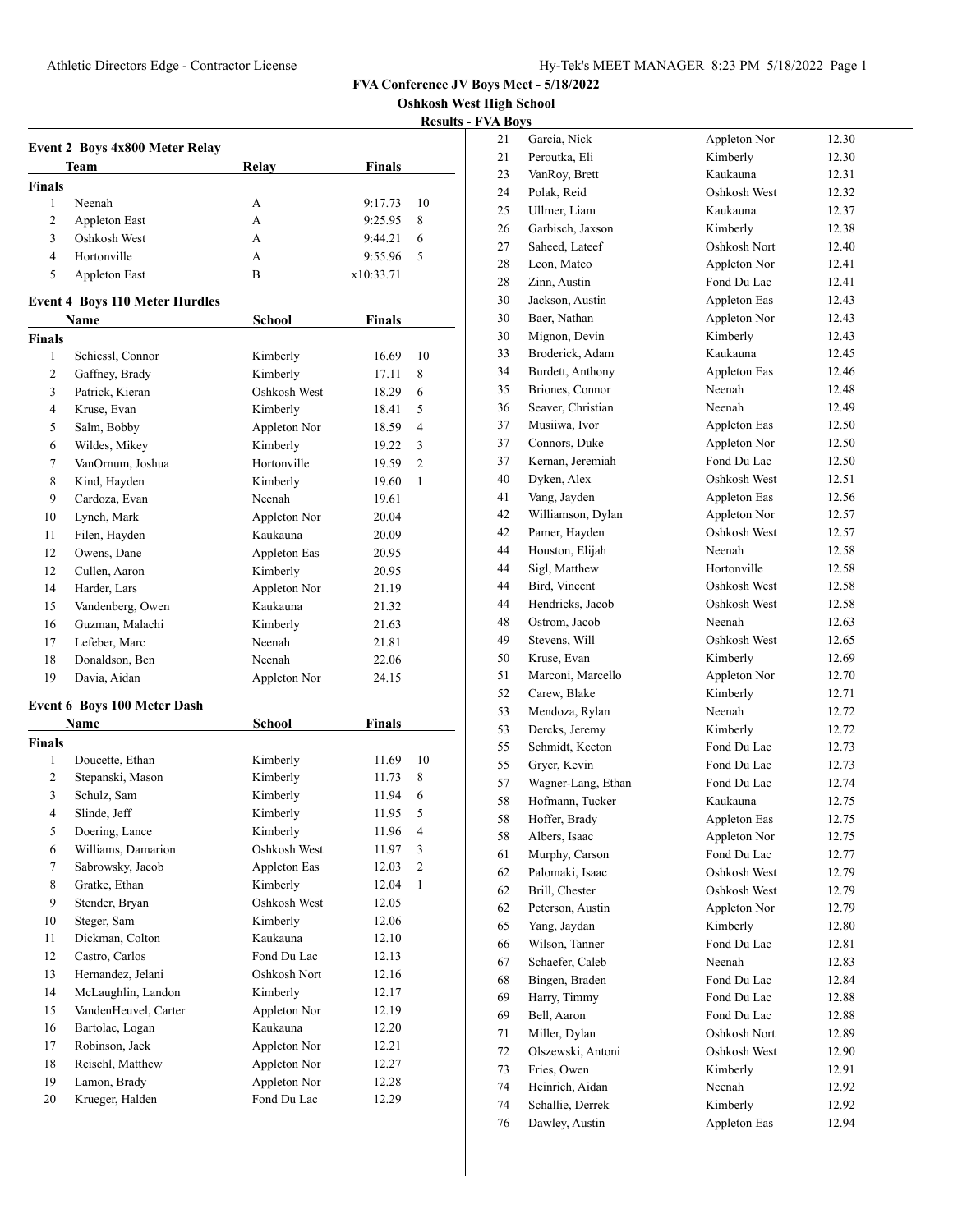130 Lysne, Owen Appleton Eas 14.30

**FVA Conference JV Boys Meet - 5/18/2022**

**Oshkosh West High School**

|                           | - |  |
|---------------------------|---|--|
| <b>Results - FVA Boys</b> |   |  |

|     | Finals  (Event 6 Boys 100 Meter Dash) |               |               |
|-----|---------------------------------------|---------------|---------------|
|     | Name                                  | <b>School</b> | <b>Finals</b> |
| 76  | Ross, Peyton                          | Hortonville   | 12.94         |
| 78  | Campos, Josh                          | Appleton Nor  | 12.95         |
| 78  | Machacek, Matt                        | Neenah        | 12.95         |
| 78  | Martino, Jacob                        | Appleton Nor  | 12.95         |
| 81  | Bradley, Aidan                        | Kimberly      | 12.97         |
| 82  | Wunderlich, Cole                      | Hortonville   | 12.98         |
| 83  | Pinkerton, Ethan                      | Oshkosh West  | 13.00         |
| 83  | Schreiter, Stephen                    | Fond Du Lac   | 13.00         |
| 85  | Sorenson, Owen                        | Kimberly      | 13.01         |
| 85  | Moran, Owen                           | Oshkosh West  | 13.01         |
| 87  | Stuckel, Bennett                      | Neenah        | 13.05         |
| 88  | Dorman, Dominic                       | Oshkosh Nort  | 13.08         |
| 89  | Weber, Samuel                         | Kaukauna      | 13.10         |
| 90  | Patch, Daniel                         | Hortonville   | 13.11         |
| 91  | Mattson, Gavin                        | Appleton Nor  | 13.16         |
| 92  | Gibbs, Connor                         | Oshkosh West  | 13.22         |
| 93  | Pierstorff, Austin                    | Neenah        | 13.26         |
| 94  | Murphy, Cameron                       | Oshkosh West  | 13.29         |
| 95  | Rudy, Friederich                      | Oshkosh West  | 13.30         |
| 96  | Tarnawski, Kiyler                     | Neenah        | 13.31         |
| 97  | Skelton, Jesse                        | Neenah        | 13.32         |
| 98  | Wallace, Christian                    | Kimberly      | 13.33         |
| 98  | Tyson, Gavin                          | Kimberly      | 13.33         |
| 100 | Bissing, Briley                       | Appleton Nor  | 13.34         |
| 101 | Lee, Jayron                           | Appleton Eas  | 13.37         |
| 101 | Klug, Riley                           | Oshkosh Nort  | 13.37         |
| 103 | Bhattacharya, Kaustav                 | Kimberly      | 13.40         |
| 104 | Olaniregun, Folarin                   | Appleton Nor  | 13.45         |
| 105 | Telfer, Jens                          | Appleton Eas  | 13.46         |
| 105 | Reichenberger, Nolan                  | Oshkosh West  | 13.46         |
| 107 | Schwalbach, Griffin                   | Appleton Nor  | 13.47         |
| 108 | Wilke, Evan                           | Appleton Nor  | 13.51         |
| 109 | Heil, Drew                            | Appleton Nor  | 13.52         |
| 110 | Chang, Jason                          | Appleton Nor  | 13.55         |
| 111 | Johnson, Nathan                       | Neenah        | 13.59         |
| 112 | Bollinger, George                     | Kaukauna      | 13.61         |
| 113 | Evans, Carter                         | Neenah        | 13.63         |
| 114 | Crowe, Evan                           | Appleton Eas  | 13.64         |
| 115 | Picker, Jadon                         | Appleton Nor  | 13.67         |
| 116 | Foley, Matthew                        | Oshkosh West  | 13.69         |
| 117 | Verboomen, Bennett                    | Kimberly      | 13.75         |
| 118 | Argall, Mitchell                      | Neenah        | 13.76         |
| 118 | Oatman, Streeter                      | Kimberly      | 13.76         |
| 120 | Carpenter, Zach                       | Appleton Eas  | 13.90         |
| 121 | Hruzek, Jack                          | Kimberly      | 14.01         |
| 121 | Kritzer, Luke                         | Appleton Nor  | 14.01         |
| 123 | Calzada Vera, Gabriel                 | Appleton Nor  | 14.03         |
| 124 | McGovern, Fintan                      | Appleton Nor  | 14.04         |
| 124 | Gietman, Jordan                       | Oshkosh West  | 14.04         |
| 126 | Ali, Haidari                          | Oshkosh Nort  | 14.13         |
| 127 | Felhofer, Chase                       | Appleton Eas  | 14.14         |
| 128 | Moran, Luke                           | Neenah        | 14.17         |
| 129 | Pierce, Keegan                        | Kimberly      | 14.18         |
| 130 | Graff, Caden                          | Kaukauna      | 14.30         |

| 132           | McMullin, Brody                    | Kaukauna      | 14.31         |    |
|---------------|------------------------------------|---------------|---------------|----|
| 133           | Wells, Evan                        | Appleton Eas  | 14.38         |    |
| 133           | Born, Max                          | Fond Du Lac   | 14.38         |    |
| 135           | Dick, Samuel                       | Oshkosh Nort  | 14.44         |    |
| 136           | Schipper, Noah                     | Kimberly      | 14.52         |    |
| 137           | Wisniewski, Mark                   | Appleton Wes  | 14.66         |    |
| 138           | Schwartz, Isaac                    | Appleton Nor  | 14.67         |    |
| 139           | Lin, Benson                        | Oshkosh West  | 14.86         |    |
| 140           | Darwich, Jorge                     | Hortonville   | 15.15         |    |
| 141           | Mignon, Trentin                    | Kimberly      | 17.22         |    |
| 142           | Johnson, Alan                      | Kaukauna      | 20.21         |    |
|               |                                    |               |               |    |
|               | <b>Event 8 Boys 1600 Meter Run</b> |               |               |    |
|               | Name                               | <b>School</b> | <b>Finals</b> |    |
| <b>Finals</b> |                                    |               |               |    |
| $\mathbf{1}$  | Armock, Wyatt                      | Neenah        | 4:52.80       | 10 |
| 2             | Cowell, Ian                        | Neenah        | 4:55.70       | 8  |
| 3             | Finch, Anthony                     | Kimberly      | 4:56.60       | 6  |
| 4             | Szymik, Riley                      | Appleton Nor  | 4:56.70       | 5  |
| 5             | Wagner, Nicholas                   | Kimberly      | 4:57.40       | 4  |
| 6             | Coffey, Joe                        | Kimberly      | 4:58.80       | 3  |
| 7             | Vang, Tyler                        | Fond Du Lac   | 4:59.70       | 2  |
| 8             | Leal, Jaden                        | Neenah        | 4:59.90       | 1  |
| 9             | Olson, Caleb                       | Appleton Nor  | 5:01.10       |    |
| 10            | Sowers, Jerry                      | Oshkosh West  | 5:05.50       |    |
| 11            | Posegate, Harmon                   | Neenah        | 5:05.70       |    |
| 12            | Apa, Aidan                         | Neenah        | 5:07.50       |    |
| 13            | Giesen, Gage                       | Kimberly      | 5:11.30       |    |
| 14            | Collins, Celso                     | Oshkosh West  | 5:12.60       |    |
| 15            | Xiong, Collin                      | Hortonville   | 5:14.09       |    |
| 16            | Sitek, Owen                        | Kimberly      | 5:15.40       |    |
| 17            | Ingraham, Max                      | Kimberly      | 5:15.49       |    |
| 18            | Binder, Brayden                    | Oshkosh West  | 5:18.66       |    |
| 19            | Paschke, Gabe                      | Hortonville   | 5:19.93       |    |
| 20            | Cornell, Jacob                     | Oshkosh West  | 5:21.77       |    |
| 21            | Tank, Jake                         | Hortonville   | 5:22.12       |    |
| 22            | Kujawa, Trip                       | Oshkosh Nort  | 5:23.37       |    |
| 23            | Becker, Cody                       | Appleton Eas  | 5:26.14       |    |
| 24            | Reyer, Chase                       | Oshkosh Nort  | 5:27.37       |    |
| 25            | Pecore, Chase                      | Oshkosh Nort  | 5:29.41       |    |
| 26            | Zwirschitz, William                | Kimberly      | 5:30.71       |    |
| 27            | Menting, Seth                      | Kimberly      | 5:35.90       |    |
| 28            | Indergand, Matthew                 | Oshkosh Nort  | 5:37.14       |    |
| 29            | Pecore, Trey                       | Oshkosh Nort  | 5:38.06       |    |
| 30            | Schulze, Owen                      | Oshkosh Nort  | 5:38.98       |    |
| 31            | Grones, Michael                    | Kimberly      | 5:40.23       |    |
| 32            | Schmidt, Aidan                     | Appleton Eas  | 5:42.88       |    |
| 33            | Weber, Nolan                       | Appleton Nor  | 5:44.08       |    |
| 34            | Wauters, Ethan                     | Kimberly      | 5:46.13       |    |
| 35            | Lantz, Mikey                       | Hortonville   | 5:46.34       |    |
| 36            | Heling, Maxwell                    | Kimberly      | 5:46.43       |    |
| 37            | Pitterie, Connor                   | Appleton Eas  | 5:51.21       |    |
| 38            | Classen, Andrew                    | Appleton Wes  | 5:55.04       |    |
| 39            | Kramer, Thomas                     | Appleton Nor  | 5:55.32       |    |
| 40            | Martino, Joey                      | Appleton Nor  | 5:58.29       |    |
|               |                                    |               |               |    |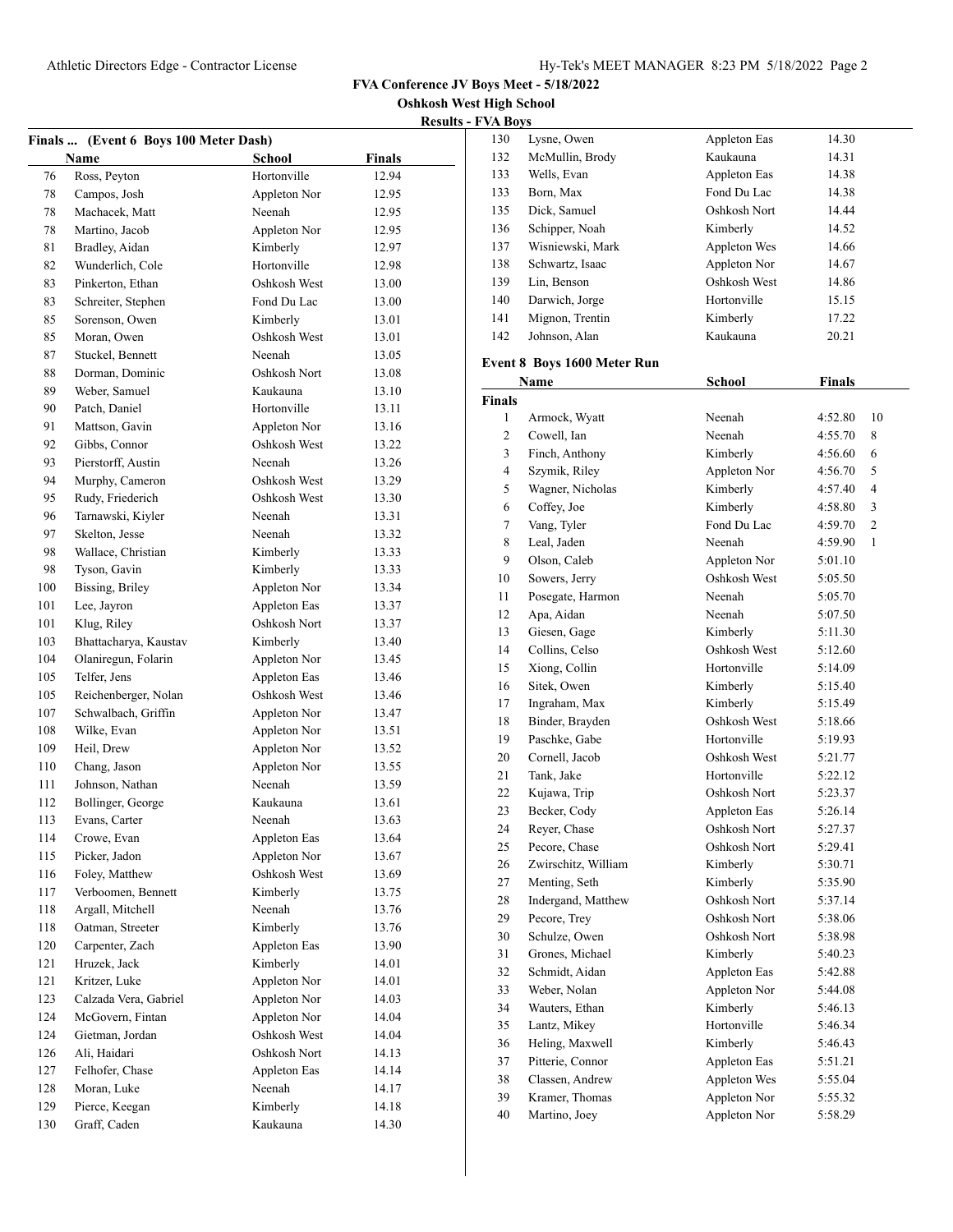**Oshkosh West High School**

|               |                                       |               |               | Kesults –      |
|---------------|---------------------------------------|---------------|---------------|----------------|
|               | Finals  (Event 8 Boys 1600 Meter Run) |               |               |                |
|               | Name                                  | <b>School</b> | Finals        |                |
| 41            | Meulemans, Maddox                     | Appleton Eas  | 6:29.05       |                |
| 42            | LeTourneau, Masen                     | Kimberly      | 6:29.13       |                |
| 43            | Meitner, Gavin                        | Appleton Nor  | 7:11.71       |                |
|               | Event 10 Boys 4x200 Meter Relay       |               |               |                |
|               | Team                                  | Relay         | <b>Finals</b> |                |
| <b>Finals</b> |                                       |               |               |                |
| 1             | Kimberly                              | А             | 1:38.50       | 10             |
| 2             | Hortonville                           | A             | 1:39.45       | 8              |
| 3             | Neenah                                | А             | 1:40.51       | 6              |
| 4             | Appleton North                        | A             | 1:40.86       | 5              |
| 5             | Fond Du Lac                           | А             | 1:42.11       | $\overline{4}$ |
| 6             | Hortonville                           | B             | x1:42.76      |                |
| 7             | Kaukauna                              | A             | 1:43.86       | 3              |
| 8             | Kimberly                              | B             | x1:44.55      |                |
| 9             | Appleton East                         | A             | 1:44.66       | 2              |
| 10            | Oshkosh West                          | A             | 1:47.05       | $\mathbf{1}$   |
| 11            | Neenah                                | B             | x1:49.61      |                |
|               | Event 12 Boys 400 Meter Dash          |               |               |                |
|               | Name                                  | <b>School</b> | Finals        |                |
| <b>Finals</b> |                                       |               |               |                |
| 1             | Tabbert, Isaiah                       | Appleton Nor  | 53.70         | 10             |
| 2             | Schreiber, Jack                       | Kimberly      | 53.72         | 8              |
| 3             | Heil, Tyler                           | Appleton Nor  | 53.77         | 6              |
| 4             | Castro, Carlos                        | Fond Du Lac   | 54.30         | 5              |
| 5             | Krueger, Halden                       | Fond Du Lac   | 54.34         | $\overline{4}$ |
| 6             | Navarro, Corbyn                       | Appleton Nor  | 54.48         | 3              |
| 7             | Liddell, Zack                         | Appleton Nor  | 54.87         | $\overline{2}$ |
| 8             | Pinkerton, Brandon                    | Oshkosh West  | 55.31         | 1              |
| 9             | Merkley, Liam                         | Neenah        | 55.74         |                |
| 10            | Kalk, Max                             | Kimberly      | 55.87         |                |
| 11            | Busch, Carson                         | Appleton Nor  | 56.11         |                |
| 12            | Drawenek, Joe                         | Neenah        | 56.15         |                |
| 13            | Sabrowsky, Jacob                      | Appleton Eas  | 56.49         |                |
| 14            | Robinson, Jack                        | Appleton Nor  | 56.67         |                |
| 15            | Kramer, Aidan                         | Appleton Nor  | 57.34         |                |
| 16            | Retzlaff, Raistlin                    | Kaukauna      | 57.40         |                |
| 17            | Patch, Daniel                         | Hortonville   | 57.84         |                |
| 18            | Louden, Braden                        | Neenah        | 57.90         |                |
| 19            | Goerlitz, Issac                       | Appleton Eas  | 58.24         |                |
| 20            | Wilson, Tanner                        | Fond Du Lac   | 58.54         |                |
| 21            | Ross, Peyton                          | Hortonville   | 58.61         |                |
| 22            | Murphy, Carson                        | Fond Du Lac   | 58.75         |                |
| 23            | Castellanos, Rodrigo                  | Hortonville   | 59.06         |                |
| 24            | Hurley, Miles                         | Appleton Eas  | 59.20         |                |
| 25            | Johnson, Nathan                       | Neenah        | 59.78         |                |
| 26            | Bradley, James                        | Oshkosh West  | 1:00.00       |                |
| 27            | Gonzalez, Christian                   | Oshkosh Nort  | 1:00.06       |                |
| 28            | Reagan, Max                           | Neenah        | 1:00.11       |                |
| 29            | Machacek, Matt                        | Neenah        | 1:00.34       |                |
| 30            | Rios, Cruz                            | Appleton Eas  | 1:00.50       |                |
| 31            | Pierstrff, Austin                     | Neenah        | 1:00.57       |                |
| 31            | Johnson, Luke                         | Appleton Eas  | 1:00.57       |                |
|               |                                       |               |               |                |

| 33 | Schlicting, Alex | Oshkosh West | 1:00.58 |
|----|------------------|--------------|---------|
| 34 | Heyes, Kristian  | Neenah       | 1:00.64 |
| 35 | Gibbs, Connor    | Oshkosh West | 1:00.72 |
| 36 | Schultz, Nathan  | Kaukauna     | 1:00.80 |
| 37 | Harry, Timmy     | Fond Du Lac  | 1:00.96 |
| 38 | Bingen, Braden   | Fond Du Lac  | 1:01.43 |
| 39 | Peterson, Dylan  | Kimberly     | 1:02.85 |
| 40 | Gryer, Kevin     | Fond Du Lac  | 1:03.07 |
| 41 | Trudeau, Cole    | Kaukauna     | 1:03.09 |
| 42 | Rose, Tommy      | Hortonville  | 1:03.24 |
| 43 | Born, Max        | Fond Du Lac  | 1:04.49 |
| 44 | Benesh, Sam      | Oshkosh West | 1:04.60 |
|    |                  |              |         |

### **Event 14 Boys 4x100 Meter Relay**

| <b>Team</b>    |                      | Relay | <b>Finals</b> |                |
|----------------|----------------------|-------|---------------|----------------|
| <b>Finals</b>  |                      |       |               |                |
| 1              | Kimberly             | А     | 44.93         | 10             |
| $\overline{2}$ | Oshkosh West         | А     | 46.51         | 8              |
| 3              | Appleton North       | А     | 46.64         | 6              |
| 4              | Kimberly             | B     | x46.88        |                |
| 5              | Hortonville          | А     | 47.50         | 5              |
| 6              | Oshkosh West         | C     | x48.63        |                |
| 7              | Hortonville          | B     | x49.06        |                |
| 8              | Kaukauna             | А     | 49.26         | 4              |
| 9              | Neenah               | А     | 49.57         | 3              |
| 10             | Oshkosh North        | А     | 49.65         | $\overline{2}$ |
| 11             | Fond Du Lac          | А     | 49.85         | 1              |
| 12             | <b>Appleton East</b> | B     | 50.19         |                |
| 13             | <b>Appleton East</b> | А     | x50.99        |                |
| 14             | Oshkosh West         | B     | x51.05        |                |
| 15             | Appleton North       | B     | x51.21        |                |
| 16             | Kimberly             | C     | x51.46        |                |

# **Event 16 Boys 300 Meter Hurdles**

|               | Name             | School       | Finals |                |
|---------------|------------------|--------------|--------|----------------|
| <b>Finals</b> |                  |              |        |                |
| 1             | Schiessl, Connor | Kimberly     | 43.10  | 10             |
| 2             | Doucette, Ethan  | Kimberly     | 43.17  | 8              |
| 3             | Patrick, Kieran  | Oshkosh West | 45.77  | 6              |
| 4             | Cardoza, Evan    | Neenah       | 45.84  | 5              |
| 5             | Paschke, Aidan   | Hortonville  | 46.76  | 4              |
| 6             | Wildes, Mikey    | Kimberly     | 48.30  | 3              |
| 7             | Donaldson, Ben   | Neenah       | 48.34  | $\overline{2}$ |
| 8             | VanOrnum, Joshua | Hortonville  | 49.07  | 1              |
| 9             | Kind, Hayden     | Kimberly     | 49.22  |                |
| 10            | Cullen, Aaron    | Kimberly     | 49.41  |                |
| 11            | Owens, Dane      | Appleton Eas | 51.44  |                |
| 12            | Filen, Hayden    | Kaukauna     | 51.92  |                |
| 13            | Vandenberg, Owen | Kaukauna     | 52.34  |                |
| 14            | Harder, Lars     | Appleton Nor | 53.45  |                |
| 15            | Guzman, Malachi  | Kimberly     | 53.74  |                |
| 16            | Davia, Aidan     | Appleton Nor | 54.54  |                |
| 17            | Lefeber, Marc    | Neenah       | 54.59  |                |
|               |                  |              |        |                |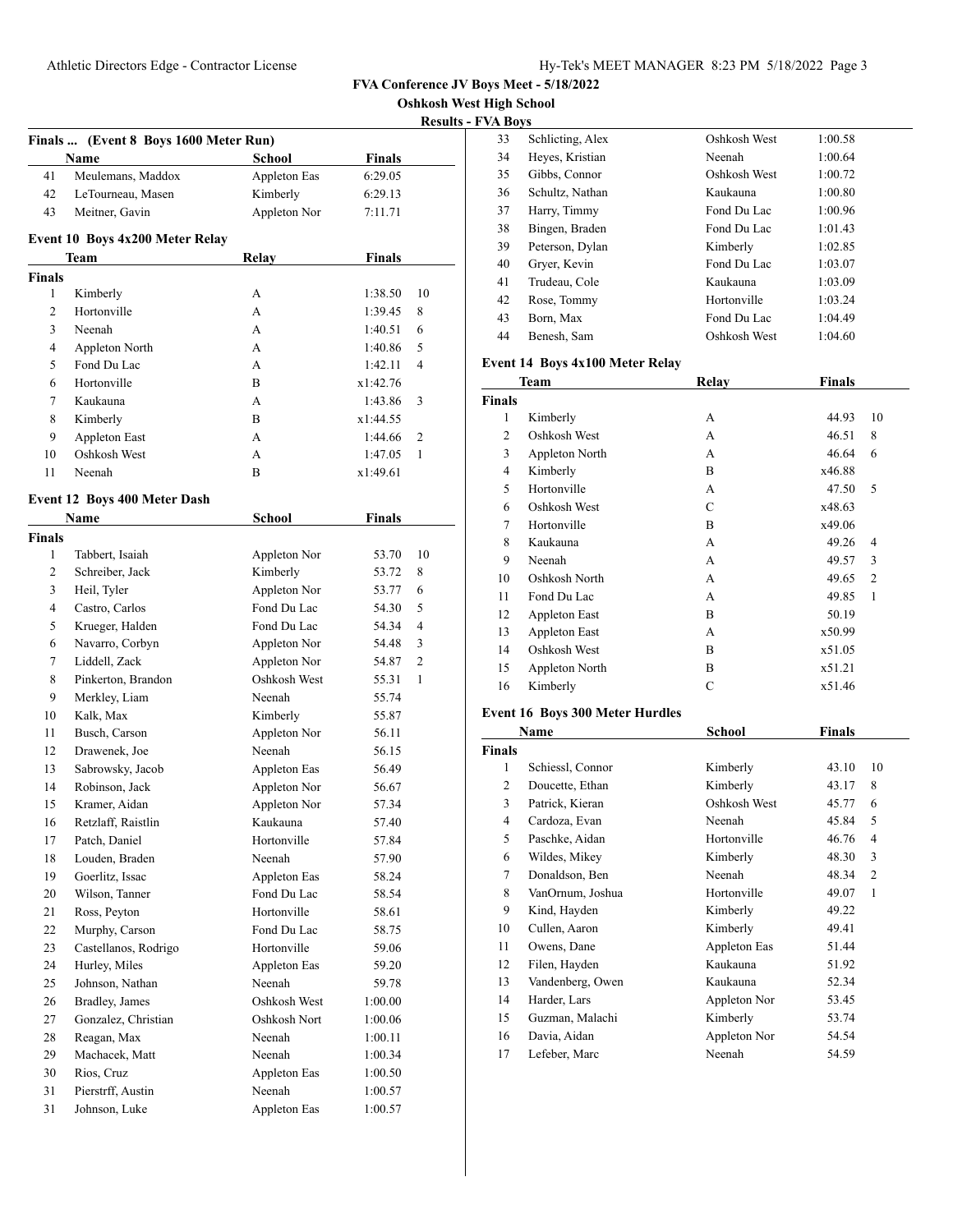**Oshkosh West High School**

| <b>Results - FVA Boys</b> |  |  |
|---------------------------|--|--|
|                           |  |  |

| Event 18 Boys 800 Meter Run |                                     |                             |               |                |  |
|-----------------------------|-------------------------------------|-----------------------------|---------------|----------------|--|
|                             | Name                                | School                      | Finals        |                |  |
| <b>Finals</b><br>1          |                                     |                             |               | 10             |  |
|                             | Olson, Peter                        | Appleton Nor                | 2:05.43       |                |  |
| 2<br>3                      | Reynolds, Noah                      | Hortonville                 | 2:08.64       | 8<br>6         |  |
|                             | Kaminski, David                     | Appleton Nor<br>Hortonville | 2:09.30       |                |  |
| $\overline{4}$              | Caves, Sawyer                       |                             | 2:09.38       | 5              |  |
| 5                           | Horneck, Darin                      | Hortonville                 | 2:10.04       | $\overline{4}$ |  |
| 6                           | Menting, Noah                       | Kimberly                    | 2:11.05       | 3              |  |
| 7                           | Nahm, Ryan                          | Appleton Nor                | 2:14.30       | $\overline{c}$ |  |
| 8                           | Koelling, Teddy                     | Appleton Nor                | 2:16.55       | 1              |  |
| 9                           | Gerrits, Riley                      | Kaukauna                    | 2:16.60       |                |  |
| 10                          | Armock, Wyatt                       | Neenah                      | 2:19.07       |                |  |
| 11                          | Montano, Mathew                     | Oshkosh West                | 2:19.55       |                |  |
| 12                          | Collins, Celso                      | Oshkosh West                | 2:21.02       |                |  |
| 13                          | Fenlon, Carter                      | Kimberly                    | 2:21.30       |                |  |
| 14                          | Hartman, Ben                        | Kimberly                    | 2:22.72       |                |  |
| 15                          | Wollerman, Ayden                    | Fond Du Lac                 | 2:23.78       |                |  |
| 16                          | Cornell, Jacob                      | Oshkosh West                | 2:24.98       |                |  |
| 17                          | Rocke, Jensen                       | Neenah                      | 2:26.31       |                |  |
| 18                          | Bacus, Kyle                         | Hortonville                 | 2:26.38       |                |  |
| 19                          | Cabrera, Angel                      | <b>Appleton Wes</b>         | 2:26.63       |                |  |
| 20                          | Rankin, Evan                        | Appleton Eas                | 2:27.03       |                |  |
| 21                          | Jorgensen, Riley                    | Fond Du Lac                 | 2:28.86       |                |  |
| 22                          | Peterka, Austin                     | Neenah                      | 2:29.37       |                |  |
| 23                          | Reybrock, Wyatt                     | Kimberly                    | 2:29.56       |                |  |
| 24                          | Habeck, Jalen                       | Appleton Wes                | 2:31.54       |                |  |
| 25                          | Quackenboss, Josh                   | Fond Du Lac                 | 2:38.23       |                |  |
| 26                          | Lantz, Mikey                        | Hortonville                 | 2:38.96       |                |  |
| 27                          | Wauters, Ethan                      | Kimberly                    | 2:40.39       |                |  |
| 28                          | Classen, Andrew                     | Appleton Wes                | 2:40.73       |                |  |
| 29                          | de Montigny, Max                    | Neenah                      | 2:40.74       |                |  |
| 30                          | Anderson, Jack                      | Appleton Eas                | 2:43.00       |                |  |
| 31                          | Tyynismaa, Brayden                  | Neenah                      | 2:43.33       |                |  |
| 32                          | Stevens, Benjamin                   | Appleton Eas                | 2:44.36       |                |  |
| 33                          | Compton, Ethan                      | <b>Appleton Wes</b>         | 2:44.65       |                |  |
| 34                          | LeTourneau, Masen                   | Kimberly                    | 3:00.73       |                |  |
|                             | <b>Event 20 Boys 200 Meter Dash</b> |                             |               |                |  |
|                             | <b>Name</b>                         | <b>School</b>               | <b>Finals</b> |                |  |
| <b>Finals</b>               |                                     |                             |               |                |  |
| $\mathbf{1}$                | Stepanski, Mason                    | Kimberly                    | 23.99         | 10             |  |
| $\overline{c}$              | Schulz, Sam                         | Kimberly                    | 24.28         | 8              |  |
| 3                           | Gratke, Ethan                       | Kimberly                    | 24.46         | 6              |  |
|                             |                                     | Oshkosh West                |               |                |  |
| 4                           | Williams, Damarion                  |                             | 24.71         | 5              |  |
| 5                           | Alger, Jarrett                      | Oshkosh West<br>Fond Du Lac | 24.74         | 4              |  |
| 6                           | Krueger, Halden                     |                             | 24.75         | 3              |  |
| $\tau$                      | Garcia, Nick                        | Appleton Nor                | 24.76         | $\overline{c}$ |  |
| 8                           | Stender, Bryan                      | Oshkosh West                | 24.77         | $\mathbf{1}$   |  |
| 9                           | Stedman, Elyas                      | Kimberly                    | 24.80         |                |  |
| 10                          | White, Kyreese                      | Appleton Eas                | 24.86         |                |  |
| 11                          | Hernandez, Jelani                   | Oshkosh Nort                | 24.89         |                |  |
| 12                          | Burdett, Anthony                    | Appleton Eas                | 24.90         |                |  |
| 13                          | Castro, Carlos                      | Fond Du Lac                 | 24.91         |                |  |
| 14                          | Saheed, Lateef                      | Oshkosh Nort                | 24.93         |                |  |

| 15       | Briones, Connor    | Neenah       | 25.10 |
|----------|--------------------|--------------|-------|
| 16       | Valeri, Seth       | Hortonville  | 25.19 |
| 17       | Dempsey, Dominik   | Kimberly     | 25.21 |
| 18       | Connors, Duke      | Appleton Nor | 25.28 |
| 19       | Polak, Reid        | Oshkosh West | 25.31 |
| 20       | Howard, Carter     | Kimberly     | 25.36 |
| 21       | Drawenek, Joe      | Neenah       | 25.37 |
| 22       | VanRoy, Brett      | Kaukauna     | 25.38 |
| 23       | Lamon, Brady       | Appleton Nor | 25.42 |
| 23       | Houston, Elijah    | Neenah       | 25.42 |
| 25       | Stevens, Will      | Oshkosh West | 25.44 |
| 26       | Marconi, Marcello  | Appleton Nor | 25.50 |
|          | McLaughlin, Landon | Kimberly     | 25.52 |
| 27<br>28 | Seaver, Christian  | Neenah       | 25.56 |
|          |                    | Kaukauna     |       |
| 29       | Ullmer, Liam       |              | 25.57 |
| 30       | Vang, Jayden       | Appleton Eas | 25.60 |
| 31       | Zinn, Austin       | Fond Du Lac  | 25.65 |
| 32       | Wangard, Logan     | Fond Du Lac  | 25.68 |
| 33       | Ostrom, Jacob      | Neenah       | 25.75 |
| 34       | Wagner-Lang, Ethan | Fond Du Lac  | 25.80 |
| 35       | Jackson, Austin    | Appleton Eas | 25.82 |
| 36       | Bird, Vincent      | Oshkosh West | 25.84 |
| 37       | McKee, Sam         | Hortonville  | 25.86 |
| 38       | Willner, Kory      | Hortonville  | 25.96 |
| 39       | Dyken, Alex        | Oshkosh West | 25.97 |
| 40       | Schmidt, Keeton    | Fond Du Lac  | 26.00 |
| 41       | Caves, Sawyer      | Hortonville  | 26.04 |
| 42       | Merkley, Liam      | Neenah       | 26.06 |
| 43       | Mendoza, Rylan     | Neenah       | 26.09 |
| 44       | VanRooy, Colton    | Appleton Wes | 26.11 |
| 45       | Hendricks, Jacob   | Oshkosh West | 26.18 |
| 46       | Murphy, Carson     | Fond Du Lac  | 26.19 |
| 47       | Pinkerton, Ethan   | Oshkosh West | 26.26 |
| 48       | Dawley, Austin     | Appleton Eas | 26.29 |
| 49       | Johnson, Drake     | Hortonville  | 26.35 |
| 50       | Hofmann, Tucker    | Kaukauna     | 26.36 |
| 51       | Thurston, Ethan    | Appleton Nor | 26.39 |
| 52       | Moran, Owen        | Oshkosh West | 26.42 |
| 53       | Kruse, Evan        | Kimberly     | 26.45 |
| 54       | Williamson, Dylan  | Appleton Nor | 26.49 |
| 54       | Gryer, Kevin       | Fond Du Lac  | 26.49 |
| 56       | Wilson, Tanner     | Fond Du Lac  | 26.51 |
| 57       | Schmidt, Xane      | Kaukauna     | 26.52 |
|          | Brill, Chester     | Oshkosh West | 26.53 |
| 58       |                    |              |       |
| 59       | Schreiter, Stephen | Fond Du Lac  | 26.56 |
| 60       | DiPiazza, Samuel   | Kaukauna     | 26.58 |
| 61       | Schaefer, Caleb    | Neenah       | 26.66 |
| 62       | Heinrich, Aidan    | Neenah       | 26.69 |
| 63       | Vang, Tyler        | Fond Du Lac  | 26.77 |
| 64       | Patch, Daniel      | Hortonville  | 26.78 |
| 65       | Grant, Jayden      | Kimberly     | 26.80 |
| 66       | Halvorson, Connor  | Neenah       | 26.82 |
| 67       | Musiiwa, Ivor      | Appleton Eas | 26.86 |
| 68       | Awe, Eli           | Appleton Nor | 26.88 |
| 68       | Pamer, Hayden      | Oshkosh West | 26.88 |
| 70       | Bradley, Aidan     | Kimberly     | 26.95 |
|          |                    |              |       |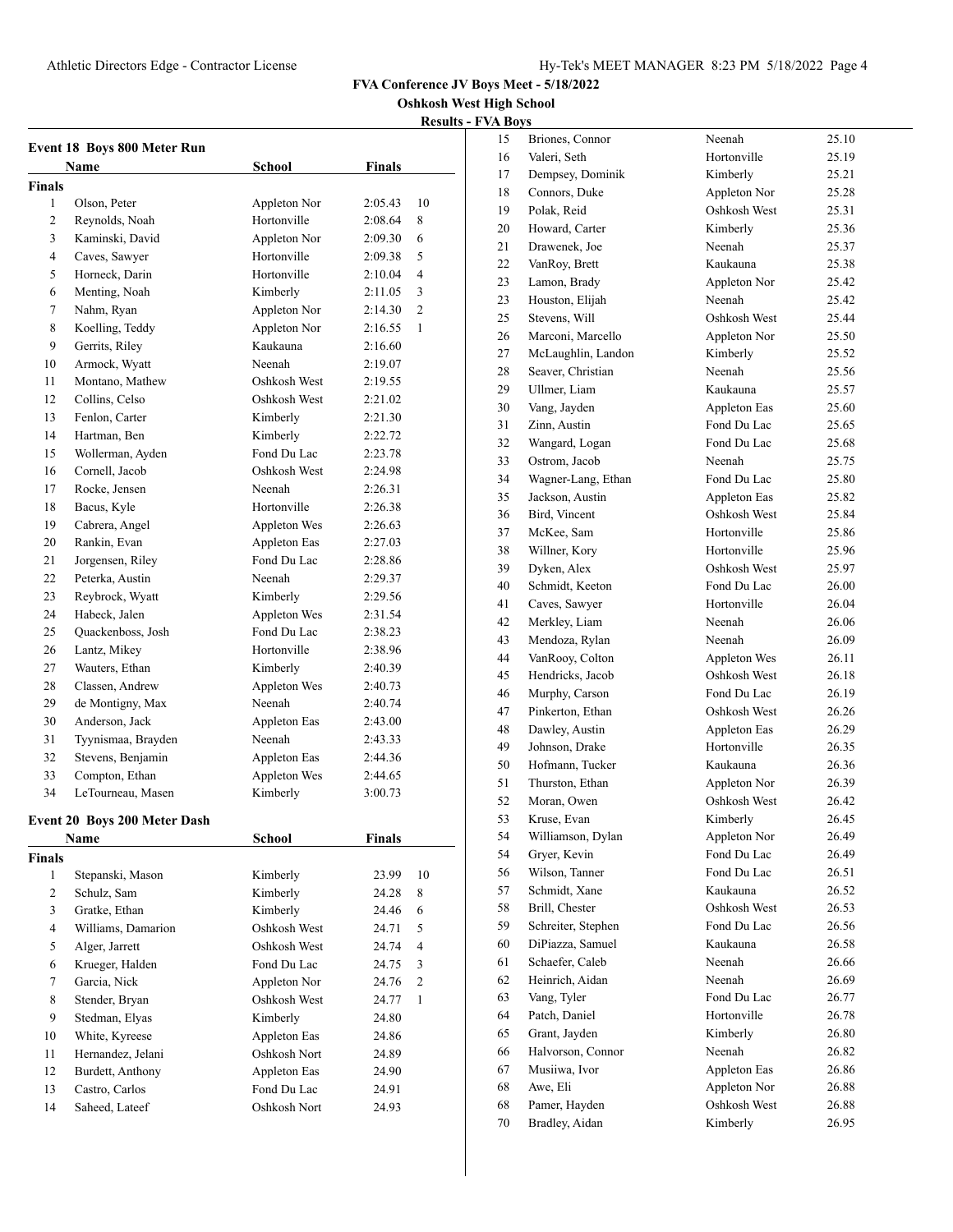**est High School** 

|              |                                                       |               |               | <b>Oshkosh We</b> |
|--------------|-------------------------------------------------------|---------------|---------------|-------------------|
|              |                                                       |               |               | <b>Results</b>    |
|              | Finals  (Event 20 Boys 200 Meter Dash)<br><b>Name</b> | School        | Finals        |                   |
| 71           | Harry, Timmy                                          | Fond Du Lac   | 26.99         |                   |
| 71           | Miller, Dylan                                         | Oshkosh Nort  | 26.99         |                   |
| 73           | Klug, Riley                                           | Oshkosh Nort  | 27.02         |                   |
| 74           | Castellanos, Rodrigo                                  | Hortonville   | 27.10         |                   |
|              | Telfer, Jens                                          |               |               |                   |
| 74           |                                                       | Appleton Eas  | 27.10         |                   |
| 76           | Stuckel, Bennett                                      | Neenah        | 27.16         |                   |
| 77           | Bingen, Braden                                        | Fond Du Lac   | 27.21         |                   |
| 78           | Bissing, Briley                                       | Appleton Nor  | 27.26         |                   |
| 79           | Henderson, Keyon                                      | Fond Du Lac   | 27.27         |                   |
| 80           | Reagan, Max                                           | Neenah        | 27.30         |                   |
| 81           | Heil, Drew                                            | Appleton Nor  | 27.34         |                   |
| 82           | Schultz, Nathan                                       | Kaukauna      | 27.35         |                   |
| 83           | Wallace, Christian                                    | Kimberly      | 27.43         |                   |
| 84           | Chang, Jason                                          | Appleton Nor  | 27.50         |                   |
| 85           | Carew, Blake                                          | Kimberly      | 27.57         |                   |
| 86           | Evans, Carter                                         | Neenah        | 27.59         |                   |
| 87           | Koepsell, Carter                                      | Appleton Eas  | 27.62         |                   |
| 88           | Bollinger, George                                     | Kaukauna      | 27.76         |                   |
| 89           | Rose, Tommy                                           | Hortonville   | 27.81         |                   |
| 90           | Tarnawski, Kiyler                                     | Neenah        | 27.82         |                   |
| 91           | Argall, Mitchell                                      | Neenah        | 27.89         |                   |
| 92           | Reichenberger, Nolan                                  | Oshkosh West  | 27.92         |                   |
| 93           | Born, Max                                             | Fond Du Lac   | 28.09         |                   |
| 94           | Heyes, Kristian                                       | Neenah        | 28.15         |                   |
| 95           | Young, Logan                                          | Kaukauna      | 28.20         |                   |
| 96           | Murphy, Cameron                                       | Oshkosh West  | 28.21         |                   |
| 97           | Wells, Evan                                           | Appleton Eas  | 28.26         |                   |
| 98           | Crowe, Evan                                           | Appleton Eas  | 28.33         |                   |
| 99           | Gietman, Jordan                                       | Oshkosh West  | 28.65         |                   |
| 100          | Bates, Parker                                         | Kimberly      | 28.78         |                   |
| 101          | Kritzer, Luke                                         | Appleton Nor  | 28.79         |                   |
| 102          | Kriege, Jackson                                       | Oshkosh West  | 28.90         |                   |
| 103          | Foley, Matthew                                        | Oshkosh West  | 28.95         |                   |
| 104          | Lee, Jayron                                           | Appleton Eas  | 29.13         |                   |
| 105          | Moran, Luke                                           | Neenah        | 29.64         |                   |
| 106          | Ali, Haidari                                          | Oshkosh Nort  | 29.65         |                   |
| 107          | Wisniewski, Mark                                      | Appleton Wes  | 30.09         |                   |
| 108          | Lysne, Owen                                           | Appleton Eas  | 30.11         |                   |
| 109          | Schwartz, Isaac                                       | Appleton Nor  | 30.20         |                   |
| 110          | Felhofer, Chase                                       | Appleton Eas  | 31.09         |                   |
| 111          | Lin, Benson                                           | Oshkosh West  | 32.03         |                   |
| 112          |                                                       |               |               |                   |
|              | Mignon, Trentin                                       | Kimberly      | 37.00         |                   |
|              | Event 22 Boys 3200 Meter Run                          |               |               |                   |
|              | Name                                                  | <b>School</b> | <b>Finals</b> |                   |
| Finals       |                                                       |               |               |                   |
| $\mathbf{1}$ | Geffers, Elijah                                       | Oshkosh West  | 10:34.50      | 10                |
| 2            | Cowell, Ian                                           | Neenah        | 10:41.90      | 8                 |

 Klawikowski, Braedy Neenah 10:44.80 6 Sitzberger, Jaden Kimberly 10:47.50 5 Laabs, Noah Kaukauna 10:57.60 4 Leal, Jaden Neenah 10:58.80 3 7 Bernhardt, Alex Appleton Nor 11:02.20 2 Lautenschlager, Jaron Kaukauna 11:08.10 1

| - FVA Boys |                  |              |          |  |
|------------|------------------|--------------|----------|--|
| 9          | Posegate, Harmon | Neenah       | 11:14.80 |  |
| 10         | Nahm, Ryan       | Appleton Nor | 11:20.70 |  |
| 11         | Xiong, Collin    | Hortonville  | 11:41.80 |  |
| 12         | Tank, Jake       | Hortonville  | 11:45.60 |  |
| 13         | Wilczek, Aidan   | Kimberly     | 12:30.10 |  |

#### **Event 24 Boys 4x400 Meter Relay**

|                | Team                            | Relay         | <b>Finals</b> |     |
|----------------|---------------------------------|---------------|---------------|-----|
| <b>Finals</b>  |                                 |               |               |     |
| 1              | Appleton North                  | А             | 3:47.94       | 10  |
| 2              | Kimberly                        | A             | 3:52.72       | 8   |
| 3              | Neenah                          | B             | 3:55.91       | 6   |
| 4              | Appleton East                   | А             | 3:56.65       | 5   |
| 5              | Oshkosh West                    | A             | 3:57.45       | 4   |
| 6              | Neenah                          | $\mathbf C$   | x3:59.71      |     |
| 7              | Oshkosh West                    | B             | x4:02.04      |     |
| 8              | Fond Du Lac                     | A             | 4:08.29       | 3   |
| 9              | Neenah                          | A             | x4:12.99      |     |
| 10             | Appleton East                   | B             | x4:22.30      |     |
|                | <b>Event 26 Boys High Jump</b>  |               |               |     |
|                | Name                            | <b>School</b> | Finals        |     |
| Finals         |                                 |               |               |     |
| 1              | Fitzpatrick, Colin              | Appleton Eas  | 5-06.00       | 10  |
| 2              | Wildes, Mikey                   | Kimberly      | 5-04.00       | 6.3 |
| 2              | Schmidt, Keeton                 | Fond Du Lac   | 5-04.00       | 6.3 |
| 2              | Garbisch, Jaxson                | Kimberly      | 5-04.00       | 6.3 |
| 5              | Soto, Bryson                    | Hortonville   | 5-04.00       | 4   |
| 6              | Cardoza, Evan                   | Neenah        | 5-02.00       | 3   |
| 7              | Henderson, Keyon                | Fond Du Lac   | 5-02.00       | 1.5 |
| 7              | Slinde, Jeff                    | Kimberly      | 5-02.00       | 1.5 |
| 9              | Dercks, Jeremy                  | Kimberly      | 5-00.00       |     |
| 9              | Voet, John                      | Kaukauna      | 5-00.00       |     |
| 11             | VanRooy, Colton                 | Appleton Wes  | 4-10.00       |     |
| 11             | Olszewski, Antoni               | Oshkosh West  | 4-10.00       |     |
| 11             | Carew, Blake                    | Kimberly      | 4-10.00       |     |
| 11             | Ambati, Jeevan                  | Oshkosh West  | 4-10.00       |     |
| 11             | Grant, Jayden                   | Kimberly      | 4-10.00       |     |
| $\overline{a}$ | Cullen, Aaron                   | Kimberly      | NH            |     |
| $-$            | Peterson, Dylan                 | Kimberly      | NH            |     |
| $---$          | Schwartz, Isaac                 | Appleton Nor  | NH            |     |
| ---            | Kalk, Max                       | Kimberly      | NH            |     |
|                | Tyson, Gavin                    | Kimberly      | NH            |     |
|                | Picker, Jadon                   | Appleton Nor  | NH            |     |
| ---            | Awe, Eli                        | Appleton Nor  | NH            |     |
| $---$          | Halvorson, Connor               | Neenah        | NH            |     |
|                | <b>Event 28 Boys Pole Vault</b> |               |               |     |
|                | Name                            | <b>School</b> | Finals        |     |
| <b>Finals</b>  |                                 |               |               |     |
| 1              | Schwalbach, Griffin             | Appleton Nor  | 10-06.00      | 10  |
| 2              | Verboomen, Bennett              | Kimberly      | 10-00.00      | 8   |
| 3              | Reagan, Max                     | Neenah        | 10-00.00      | 6   |
| 4              | Karlin, Alex                    | Neenah        | 9-06.00       | 5   |
| 5              | Drawenek, Joe                   | Neenah        | 9-06.00       | 4   |
| 6              | Castellanos, Rodrigo            | Hortonville   | $9 - 00.00$   | 3   |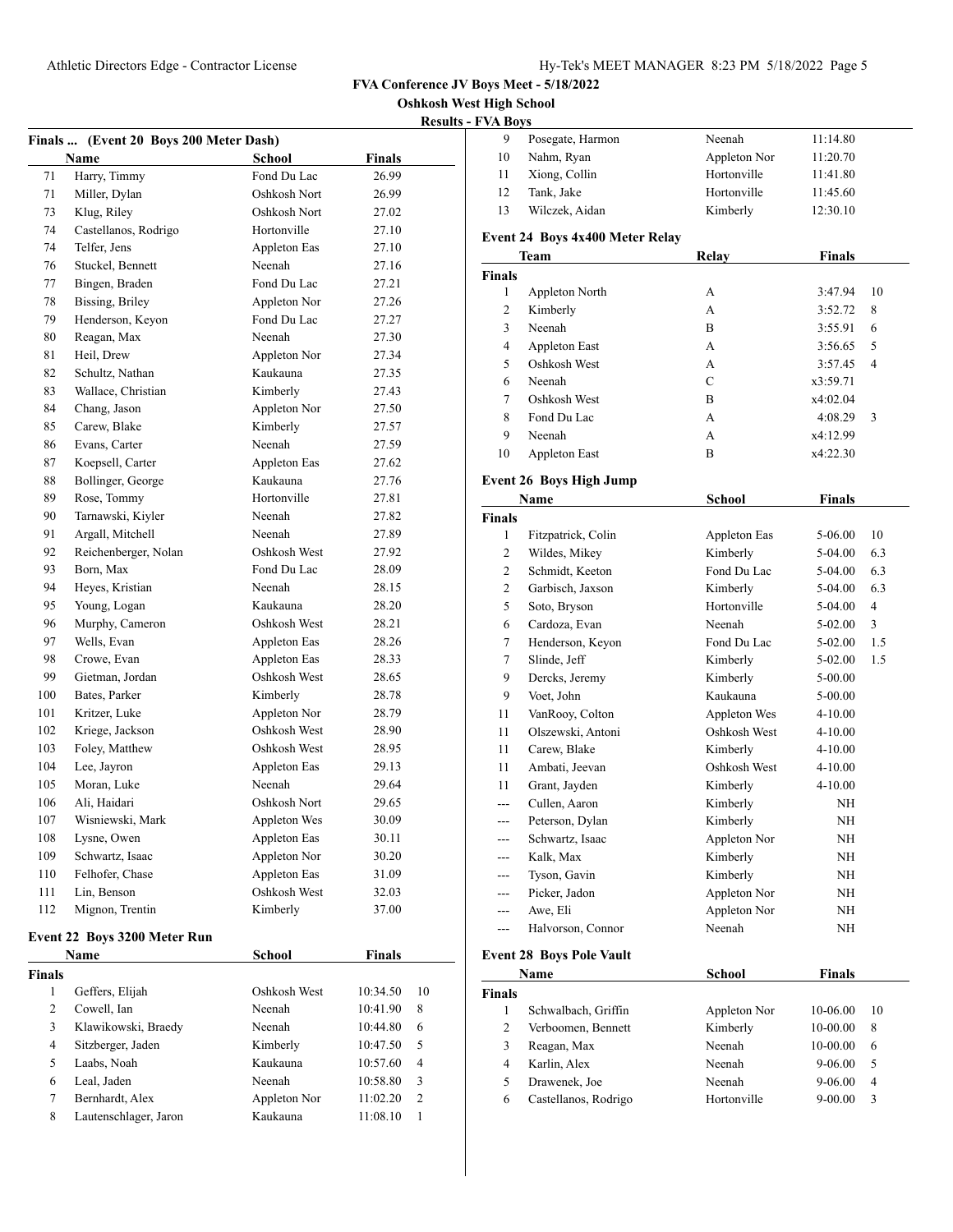**Oshkosh West High School**

| <b>Results - FVA Boys</b> |
|---------------------------|
|---------------------------|

|               |                                    |                          |               | resuns |
|---------------|------------------------------------|--------------------------|---------------|--------|
|               | Finals  (Event 28 Boys Pole Vault) |                          |               |        |
|               | Name                               | <b>School</b>            | <b>Finals</b> |        |
| 7             | VandenHeuvel, Carter               | Appleton Nor             | 8-06.00       | 2      |
| 8             | Schmitt, Zayne                     | Neenah                   | 8-06.00       | 1      |
| 9             | Dickman, Colton                    | Kaukauna                 | 8-00.00       |        |
| 10            | Hruzek, Jack                       | Kimberly                 | 7-06.00       |        |
| 10            | Martino, Jake                      | Appleton Nor             | 7-06.00       |        |
| 10            | Brill, Chester                     | Oshkosh West             | 7-06.00       |        |
| 10            | Pierce, Keegan                     | Kimberly                 | 7-06.00       |        |
| 10            | Wojcik, Austin                     | Kaukauna                 | 7-06.00       |        |
| 10            | Darwich, Jorge                     | Hortonville              | 7-06.00       |        |
|               | <b>Event 30 Boys Long Jump</b>     |                          |               |        |
|               | Name                               | <b>School</b>            | <b>Finals</b> |        |
| <b>Finals</b> |                                    |                          |               |        |
| 1             | Steger, Sam                        | Kimberly                 | 19-07.75      | 10     |
| 2             | Houston, Elijah                    | Neenah                   | 19-00.00      | 8      |
| 3             | Hoffer, Brady                      | Appleton Eas             | 18-10.00      | 6      |
| 4             | Pinkerton, Shawn                   | Oshkosh West             | 18-07.75      | 5      |
| 5             | Ostrom, Jacob                      | Neenah                   | 18-04.25      | 4      |
| 6             | Dempsey, Dominik                   | Kimberly                 | 18-02.50      | 3      |
| 7             | VandenHeuvel, Carter               | Appleton Nor             | 18-01.00      | 2      |
| 8             | Leon, Mateo                        | Appleton Nor             | 17-06.00      | 1      |
| 9             | Yang, Jaydan                       | Kimberly                 | 17-06.00      |        |
| 10            | Johnson, Drake                     | Hortonville              | 17-05.50      |        |
| 11            | Schallie, Derrek                   | Kimberly                 | 17-05.25      |        |
| 12            | Thurston, Ethan                    | Appleton Nor             | 17-04.50      |        |
| 13            | Moran, Langston                    | Appleton Nor             | 17-03.50      |        |
| 14            | Heinrich, Aidan                    | Neenah                   | 17-02.50      |        |
| 15            | Dawley, Austin                     | Appleton Eas             | 17-01.25      |        |
| 16            | Mattson, Gavin                     | Appleton Nor             | 17-00.50      |        |
| 17            | Bell, Aaron                        | Fond Du Lac              | 16-11.50      |        |
| 18            | Harry, Timmy                       | Fond Du Lac              | 16-09.50      |        |
| 19            | Bird, Vincent                      | Oshkosh West             | 16-09.00      |        |
| 19            | Merkley, Liam                      | Neenah                   | 16-09.00      |        |
| 21            | Hintz, Tommy                       | Appleton Eas             | 16-08.25      |        |
| 22            | Howard, Carter                     |                          | 16-07.50      |        |
| 23            | Fitzpatrick, Colin                 | Kimberly<br>Appleton Eas | 16-06.00      |        |
| 24            | White, Kyreese                     | Appleton Eas             | 16-05.00      |        |
|               |                                    |                          |               |        |
| 24            | Kritzer, Luke                      | Appleton Nor             | 16-05.00      |        |
| 26            | Voet, John                         | Kaukauna                 | 16-03.00      |        |
| 27            | Rudy, Friederich                   | Oshkosh West             | 16-00.75      |        |
| 28            | Murphy, Cameron                    | Oshkosh West             | 15-11.25      |        |
| 29            | Pierstrff, Austin                  | Neenah                   | 15-10.75      |        |
| 29            | Peterson, Austin                   | Appleton Nor             | 15-10.75      |        |
| 31            | Blake, Jackson                     | Appleton Wes             | 15-10.25      |        |
| 31            | Salm, Bobby                        | Appleton Nor             | 15-10.25      |        |
| 33            | Heindl, Beckett                    | Kaukauna                 | 15-09.50      |        |
| 34            | Weber, Samuel                      | Kaukauna                 | 15-09.25      |        |
| 35            | Schipper, Noah                     | Kimberly                 | 15-08.50      |        |
| 36            | Bradley, Aidan                     | Kimberly                 | 15-05.50      |        |
| 37            | Born, Max                          | Fond Du Lac              | 15-05.25      |        |
| 38            | Albers, Isaac                      | Appleton Nor             | 15-02.00      |        |
| 38            | Louden, Braden                     | Neenah                   | 15-02.00      |        |
| 40            | Sorenson, Owen                     | Kimberly                 | 14-04.75      |        |
| 41            | Olaniregun, Folarin                | Appleton Nor             | 14-03.00      |        |

| 42  | McMullin, Brody       | Kaukauna     | 14-01.50 |
|-----|-----------------------|--------------|----------|
| 43  | Bhattacharya, Kaustav | Kimberly     | 14-00.50 |
| 44  | McLaughlin, Landon    | Kimberly     | 13-10.75 |
| 45  | McCollum, Nathaniel   | Appleton Wes | 13-05.00 |
| 46  | Moran, Luke           | Neenah       | 12-10.50 |
| 47  | Mignon, Devin         | Kimberly     | 12-05.00 |
| 48  | Mignon, Trentin       | Kimberly     | 10-10.25 |
| $-$ | Argall, Mitchell      | Neenah       | ND       |

# **Event 32 Boys Triple Jump**

|                | Name              | School       | Finals   |                |
|----------------|-------------------|--------------|----------|----------------|
| <b>Finals</b>  |                   |              |          |                |
| 1              | Pinkerton, Shawn  | Oshkosh West | 36-11.50 | 10             |
| $\overline{c}$ | Sabrowsky, Jacob  | Appleton Eas | 35-11.25 | 8              |
| 3              | Gaffney, Brady    | Kimberly     | 35-10.75 | 6              |
| 4              | Drawenek, Joe     | Neenah       | 35-10.50 | 5              |
| 5              | Mattson, Gavin    | Appleton Nor | 34-11.50 | 4              |
| 6              | Hintz, Tommy      | Appleton Eas | 34-09.25 | 3              |
| 7              | Neumann, John     | Kaukauna     | 34-03.50 | $\overline{2}$ |
| 8              | Busch, Carson     | Appleton Nor | 33-10.50 | 1              |
| 9              | Schipper, Noah    | Kimberly     | 33-01.50 |                |
| 10             | Young, Logan      | Kaukauna     | 33-01.00 |                |
| 11             | Lamon, Brady      | Appleton Nor | 32-02.00 |                |
| 12             | Tarnawski, Kiyler | Neenah       | 31-08.00 |                |
| 13             | Koepsell, Carter  | Appleton Eas | 29-11.50 |                |
| 14             | Bates, Parker     | Kimberly     | 28-04.50 |                |
| 15             | Moran, Luke       | Neenah       | 27-02.00 |                |
| 16             | Oatman, Streeter  | Kimberly     | 25-06.50 |                |
| ---            | Fries, Owen       | Kimberly     | ND       |                |
| ---            | Doering, Lance    | Kimberly     | ND       |                |

# **Event 34 Boys Discus Throw**

|                | Name                 | School       | Finals     |                |
|----------------|----------------------|--------------|------------|----------------|
| <b>Finals</b>  |                      |              |            |                |
| 1              | Sprangers, Hunter    | Kimberly     | 131-01     | 10             |
| 2              | Michler, Grayson     | Kimberly     | 129-06     | 8              |
| 3              | Schwoerer, Nick      | Kimberly     | 126-03     | 6              |
| $\overline{4}$ | Sawicki, Jacob       | Kimberly     | 125-03     | 5              |
| 5              | Wegand, Jacob        | Kaukauna     | 121-01     | $\overline{4}$ |
| 6              | Hanlon, Sawyer       | Kimberly     | 115-01     | 3              |
| 7              | Fredrickson, Matthew | Fond Du Lac  | 112-07     | $\overline{2}$ |
| 8              | Arft, Logan          | Kaukauna     | 111-05     | 1              |
| 9              | Fraley, Josh         | Hortonville  | 110-03     |                |
| 10             | Wildes, Nathan       | Kimberly     | 109-06     |                |
| 11             | Wenig, Eli           | Kimberly     | 106-09     |                |
| 12             | Swanson, Thomas      | Neenah       | 106-04     |                |
| 13             | Martin, Landon       | Kimberly     | 104-06     |                |
| 14             | Sanderfoot, Cooper   | Kaukauna     | 104-05     |                |
| 15             | Gast, Elijah         | Neenah       | 104-02     |                |
| 16             | Lieske, Tyler        | Oshkosh West | 103-08     |                |
| 17             | Patrick, Kieran      | Oshkosh West | 103-07     |                |
| 18             | Plamann, Nic         | Kimberly     | $102 - 10$ |                |
| 19             | Rathkamp, Nathan     | Kimberly     | $101 - 11$ |                |
| 20             | Grabner, Ben         | Kimberly     | 101-04     |                |
| 21             | Tassone, Riley       | Hortonville  | 100-07     |                |
| 22             | Wilke, Evan          | Oshkosh West | 98-06      |                |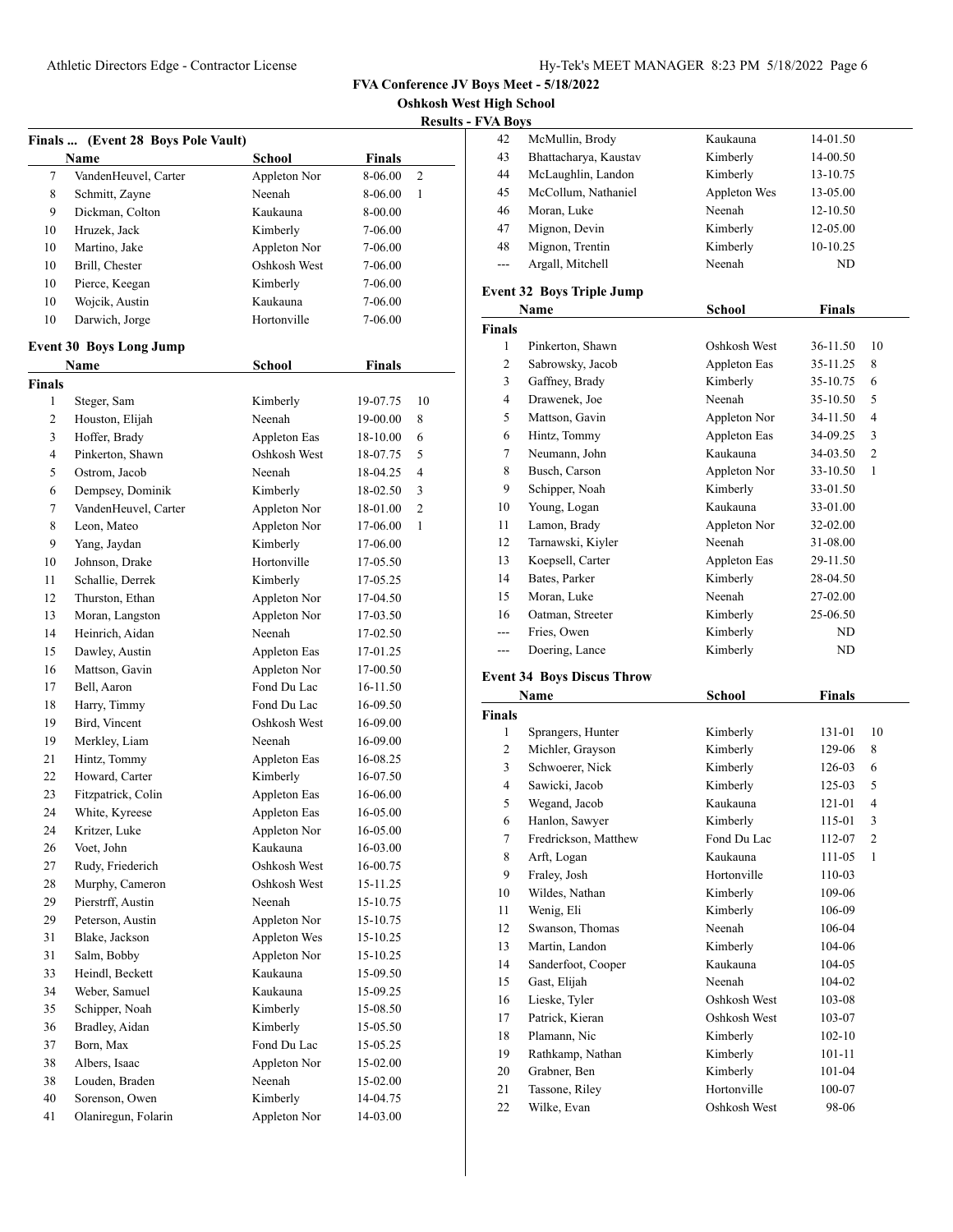**Oshkosh West High School**

| <b>Results - FVA Boys</b> |  |  |
|---------------------------|--|--|

|    | Finals  (Event 34 Boys Discus Throw) |               |               |
|----|--------------------------------------|---------------|---------------|
|    | Name                                 | <b>School</b> | <b>Finals</b> |
| 23 | Krueger, Max                         | Neenah        | 98-01         |
| 24 | Scheer, Sam                          | Neenah        | 98-00         |
| 25 | Schoenmakers, Matt                   | Kaukauna      | 97-06         |
| 26 | Wisneski, Connor                     | Oshkosh West  | 96-00         |
| 27 | DeYoung, George                      | Appleton Nor  | 95-07.50      |
| 28 | Teofilo, Jake                        | Kimberly      | 95-03         |
| 28 | Elliot, Nicholas                     | Appleton Eas  | 95-03         |
| 30 | Challoner, Owen                      | Fond Du Lac   | 95-02         |
| 31 | Roeder, Braxton                      | Kimberly      | 94-03         |
| 32 | Adams, Christian                     | Appleton Wes  | 93-07         |
| 33 | Lamon, Brady                         | Appleton Nor  | 93-06         |
| 34 | Vincent, Morgan                      | Appleton Eas  | 93-03         |
| 35 | Modder, Jack                         | Appleton Nor  | 92-07         |
| 36 | Jung, James                          | Kimberly      | 92-04         |
| 37 | Loker, Blaike                        | Kimberly      | 91-09         |
| 38 | Hietpas, Luke                        | Kimberly      | 91-05         |
| 39 | Budzynski, Michael                   | Hortonville   | $90 - 10$     |
| 40 | Streim, Zander                       | Appleton Eas  | 90-08         |
| 41 | Hansen, Calvin                       | Appleton Nor  | $90 - 04$     |
| 42 | Glendenning, Samuel                  | Kaukauna      | 89-10         |
| 43 | Schultz, Kyle                        | Neenah        | 89-00         |
| 44 | Padgett, Michael                     | Kimberly      | 88-05         |
| 45 | Thoms, Ethan                         | Appleton Nor  | 87-08         |
| 46 | Barr, Aidan                          | Neenah        | 86-10         |
| 47 | Tassone, Colin                       | Hortonville   | 86-07         |
| 48 | Porsche, Noah                        | Neenah        | 86-01         |
| 49 | Skrypczak, Eli                       | Appleton Nor  | 85-08         |
| 50 | Pokwinski, Luke                      | Appleton Eas  | 84-05         |
| 51 | Curtis, Jacob                        | Oshkosh West  | 84-03         |
| 52 | Corrente, Dominic                    | Neenah        | 83-05         |
| 53 | McKenna, Dawson                      | Appleton Nor  | 83-00         |
| 54 | Saucerman, Dylan                     | Appleton Nor  | 82-02         |
| 55 | Roeder, Dayne                        | Kimberly      | 82-00         |
| 56 | Powell, Jaxon                        | Kimberly      | 80-11         |
| 57 | West, Christian                      | Appleton Nor  | 79-09         |
| 58 | Swanson, Jacob                       | Kaukauna      | 79-02         |
| 59 | Schneider, Corbin                    | Fond Du Lac   | $77-02$       |
| 60 | Schneider, Casey                     | Kimberly      | 77-00         |
| 61 | Talavera, Miles                      | Fond Du Lac   | 76-02         |
| 62 | Dreifuerst, Peyton                   | Hortonville   | 75-01         |
| 63 | Lapean, Jaden                        | Appleton Nor  | 75-00         |
| 64 | Beam, James                          | Hortonville   | 74-09         |
| 65 | Kahn, Riley                          | Fond Du Lac   | 73-07         |
| 66 | Deprez, Garrett                      | Kaukauna      | 73-06         |
| 67 | Salm, Caleb                          | Appleton Nor  | 73-04         |
| 68 | Bennin, Hunter                       | Kimberly      | 73-02         |
| 69 | Kasper, Owen                         | Kimberly      | 71-05         |
| 70 | Bartel, Maddox                       | Kimberly      | 70-07         |
| 71 | Lee, Dennis                          | Appleton Eas  | 69-06         |
| 72 | Wehner, Luke                         | Fond Du Lac   | 68-10         |
| 73 | Concepcion, John                     | Oshkosh West  | 68-08         |
| 73 | Shimanek, Spencer                    | Kaukauna      | 68-08         |
| 75 | Halada, Ryan                         | Kimberly      | 63-11         |
| 76 | Haessly, Karson                      | Appleton Nor  | 63-09         |

| F VA BOYS     |                               |               |               |     |
|---------------|-------------------------------|---------------|---------------|-----|
| 77            | Berlowski, Lucas              | Appleton Eas  | 63-02         |     |
| 77            | Steineke, Sawyer              | Kaukauna      | 63-02         |     |
| 79            | Chalupny, Grayson             | Kimberly      | 61-06         |     |
| 80            | Potratz, Jacob                | Appleton Nor  | 60-00         |     |
| 81            | Stephany, OJ                  | Oshkosh Nort  | 58-10         |     |
| 82            | Minten, Louie                 | Kimberly      | 58-07         |     |
| 83            | Christofferson, Eric          | Oshkosh West  | 58-00         |     |
| 84            | Bernal Cruz, Brian            | Appleton Nor  | 57-09         |     |
| 85            | Mau, Eli                      | Kimberly      | 56-01         |     |
| 86            | Bowman, Ezra                  | Appleton Nor  | 52-08         |     |
|               | <b>Event 36 Boys Shot Put</b> |               |               |     |
|               | Name                          | <b>School</b> | <b>Finals</b> |     |
| <b>Finals</b> |                               |               |               |     |
| 1             | Roeder, Braxton               | Kimberly      | 43-11.00      | 10  |
| 2             | Hanlon, Sawyer                | Kimberly      | 43-06.00      | 8   |
| 3             | Sawicki, Jacob                | Kimberly      | 42-00.00      | 6   |
| 4             | Concepcion, John              | Oshkosh West  | $40 - 05.50$  | 5   |
| 5             | Padgett, Michael              | Kimberly      | 40-04.00      | 3.5 |
| 5             | Sprangers, Hunter             | Kimberly      | 40-04.00      | 3.5 |
| 7             | Streim, Zander                | Appleton Eas  | 39-06.50      | 2   |
| 8             | Michler, Grayson              | Kimberly      | 38-06.00      | 1   |
| 9             | Gast, Elijah                  | Neenah        | 37-09.00      |     |
| 9             | Swanson, Thomas               | Neenah        | 37-09.00      |     |
| 11            | Hietpas, Luke                 | Kimberly      | 37-05.50      |     |
| 12            | Steineke, Sawyer              | Kaukauna      | 36-09.50      |     |
| 13            | Glendenning, Samuel           | Kaukauna      | 36-07.00      |     |
| 13            | Lieske, Tyler                 | Oshkosh West  | 36-07.00      |     |
| 15            | Wenig, Eli                    | Kimberly      | 36-05.00      |     |
| 16            | Challoner, Owen               | Fond Du Lac   | 36-04.00      |     |
| 17            | Wisneski, Connor              | Oshkosh West  | 36-03.00      |     |
| 18            | Plutz, Max                    | Appleton Eas  | 35-06.00      |     |
| 19            | Wilke, Evan                   | Oshkosh West  | 35-05.00      |     |
| 20            | Fredrickson, Matthew          | Fond Du Lac   | 35-03.50      |     |
| 21            | Powell, Jaxon                 | Kimberly      | 35-02.00      |     |
| 22            | Wegand, Jacob                 | Kaukauna      | 34-10.00      |     |
| 23            | Wildes, Nathan                | Kimberly      | 34-04.00      |     |
| 23            | Modder, Jack                  | Appleton Nor  | 34-04.00      |     |
| 25            | Curtis, Jacob                 | Oshkosh West  | 34-00.00      |     |
| 26            | Plamann, Nic                  | Kimberly      | 33-11.00      |     |
| 27            | Budzynski, Michael            | Hortonville   | 33-08.50      |     |
| 28            | Saucerman, Dylan              | Appleton Nor  | 33-08.00      |     |
| 28            | Krahn, Aiden                  | Fond Du Lac   | 33-08.00      |     |
| 30            | Grabner, Ben                  | Kimberly      | 33-07.00      |     |
| 31            | Hale, Bryce                   | Kimberly      | 33-05.00      |     |
| 32            | VanHandel, Matthew            | Appleton Nor  | 33-01.00      |     |
| 33            | Hansen, Calvin                | Appleton Nor  | 32-05.00      |     |
| 34            | Christofferson, Eric          | Oshkosh West  | 32-04.00      |     |
| 35            | Kahn, Riley                   | Fond Du Lac   | 32-03.00      |     |
| 36            | Chalupny, Grayson             | Kimberly      | 32-01.50      |     |
| 37            | Barr, Aidan                   | Neenah        | 32-01.00      |     |
| 37            | Arft, Logan                   | Kaukauna      | 32-01.00      |     |
| 37            | Fraley, Josh                  | Hortonville   | 32-01.00      |     |
| 40            | McKenna, Dawson               | Appleton Nor  | 31-11.00      |     |
| 41            | Jung, James                   | Kimberly      | 31-08.00      |     |
| 42            | Tassone, Riley                | Hortonville   | 31-07.50      |     |
|               |                               |               |               |     |